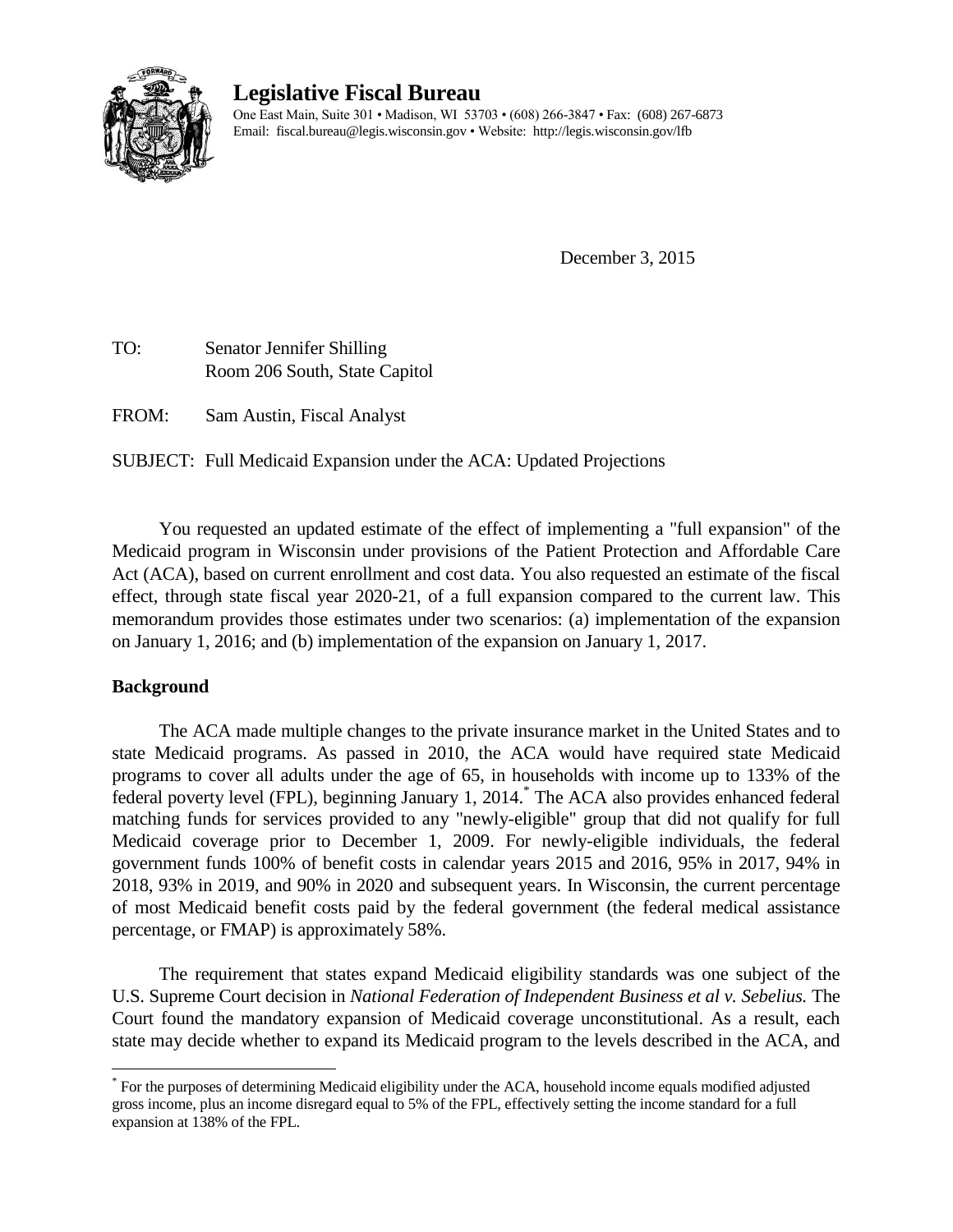claim the enhanced federal matching funds for services provided to newly-eligible individuals.

Medicaid income eligibility standards for nonelderly, nondisabled adults vary widely among states. In Wisconsin, prior to the 2013-15 biennial budget, parents and caretaker relatives (referred to in this memorandum collectively as "parents") with household income under 200% of the FPL qualified for full BadgerCare Plus coverage, while adults without dependent children ("childless adults") did not qualify for Medicaid coverage unless they had enrolled in the BadgerCare Plus Core Plan for childless adults with income under 200% of the FPL prior to enrollment in that program being capped in September, 2009. For that reason, under a full Medicaid expansion, services provided to parents in Wisconsin would be funded with the standard FMAP of approximately 58%, and services for childless adults would be funded with the enhanced FMAP for newly-eligible individuals.

The Legislature considered the issue of Medicaid eligibility standards for nondisabled, nonelderly adults as part of the 2013-15 biennial budget and subsequent legislation, and adopted the Governor's recommendations to establish the standard at 100% of the FPL, effective April 1, 2014. This reduced the eligibility standard for parents from 200% to 100% of the FPL, while providing eligibility for all childless adults with income up to 100% of the FPL. (Adults with income between 100% and 400% of the FPL meet the income eligibility criteria for subsidized private insurance coverage purchased through the federal health insurance marketplace.) This policy is commonly referred to as a "partial expansion" of the Medicaid program, since the income eligibility level was set at a level lower than specified in the ACA. The enhanced FMAP for newly-eligible populations is only available to states that implement a full expansion, so the standard FMAP applies to the cost of most services provided to childless adults enrolled in BadgerCare Plus.

## **Expansion on January 1, 2016**

Table 1 provides an updated fiscal estimate and enrollment projections of a full Medicaid expansion in each year of the 2015-17 biennium, if the expansion went into effect on January 1, 2016.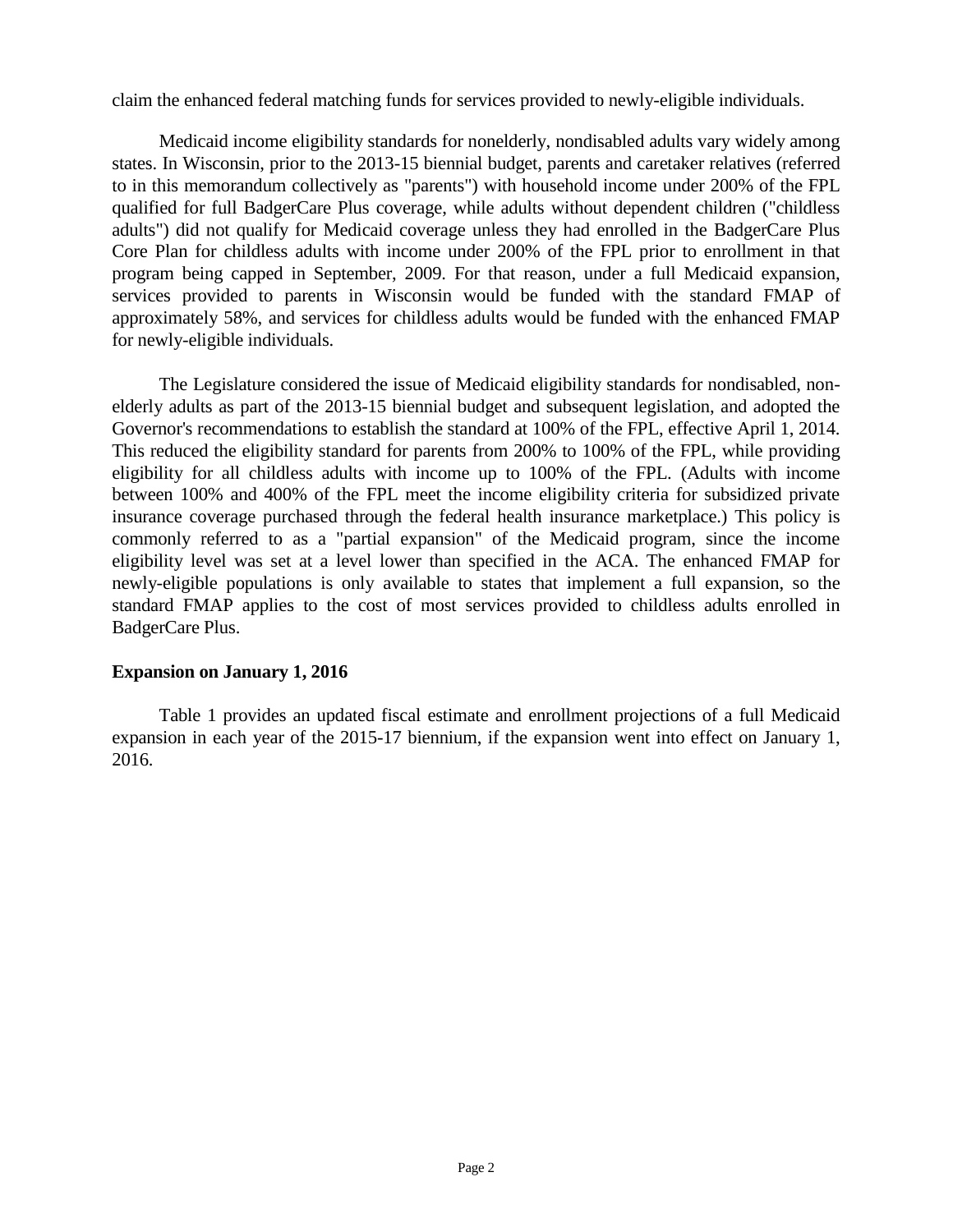#### **TABLE 1**

## **Comparison of Current Law and Full Expansion on January 1, 2016 Non-pregnant, Non-disabled Adult Benefit Costs (\$ in Millions)**

|                       | 2015-16   | 2016-17     | <b>Biennial Total</b> |
|-----------------------|-----------|-------------|-----------------------|
| <b>GPR</b>            |           |             |                       |
| <b>Current Law</b>    | \$578.4   | \$598.6     | \$1,177.0             |
| <b>Full Expansion</b> | 475.5     | 378.0       | 853.5                 |
| Difference            | $-$102.9$ | $-$ \$220.6 | $-$ \$323.5           |
| <b>FED</b>            |           |             |                       |
| <b>Current Law</b>    | \$806.7   | \$840.9     | \$1,647.6             |
| <b>Full Expansion</b> | 1,035.1   | 1,421.4     | 2,456.5               |
| <b>Difference</b>     | \$228.4   | \$580.5     | \$808.9               |
| <b>All Funds</b>      |           |             |                       |
| <b>Current Law</b>    | \$1,385.1 | \$1,439.5   | \$2,824.6             |
| <b>Full Expansion</b> | 1,510.6   | 1,799.4     | 3,310.0               |
| Difference            | \$125.5   | \$359.9     | \$485.4               |

#### **Average Monthly Enrollment**

|                       | 2015-16 | 2016-17 |
|-----------------------|---------|---------|
| Current Law           | 329,000 | 332,000 |
| <b>Full Expansion</b> | 366,000 | 415,000 |
| Difference            | 37,000  | 83,000  |

This estimate uses the same methodology as that used for previous Fiscal Bureau estimates, and includes the following: (a) updated enrollee per-member per-month (PMPM) costs; (b) updated actual and projected program enrollment of adults with household income under 100% of the FPL; and (c) updated projections of the standard FMAP in the 2015-17 biennium.

A full Medicaid expansion would result in GPR savings by substituting federal for state expenditures for currently-enrolled childless adults (the state pays 42% of that group's benefit costs under current law, but would receive the enhanced ACA FMAP under a full expansion). These savings are partially offset by the increased cost of expanding coverage to parents at the standard FMAP, and to childless adults when the enhanced ACA FMAP decreases to 95% in calendar year 2017. A full expansion on January 1, 2016, would result in a net decrease in GPR expenditures of \$102.9 million in 2015-16 and \$220.6 million in 2016-17, with a corresponding increase in federal spending of \$228.4 million in 2015-16 and \$580.5 million in 2016-17. Average monthly enrollment in 2016-17 would increase by an estimated 83,000 adults.

*Change from Previous Estimate.* Estimates of the effect of any Medicaid policy decision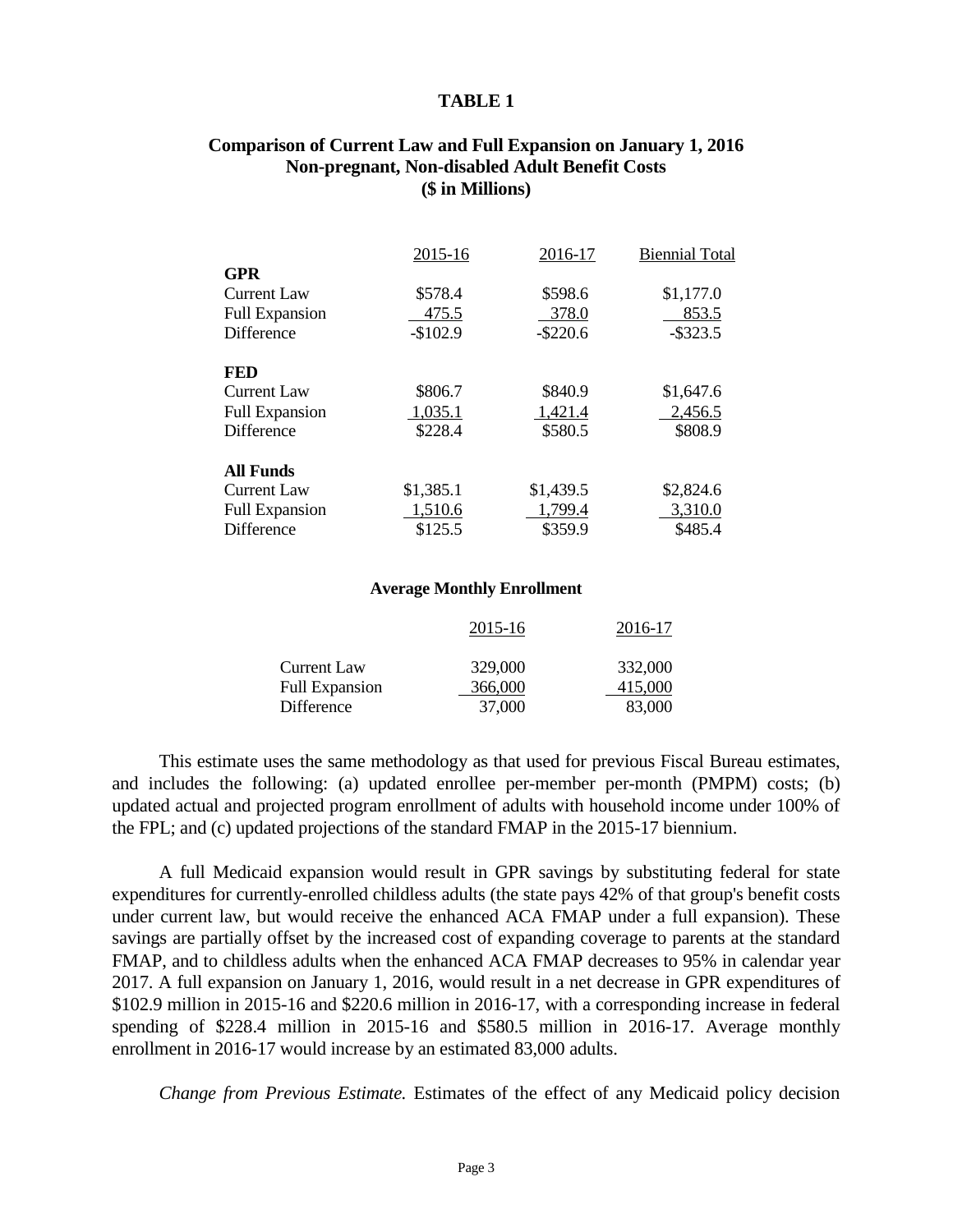depend on caseload and cost assumptions. This office last updated the fiscal estimate of a full Medicaid expansion in May, 2015, during the Joint Finance Committee's 2015-17 biennial budget deliberations. At that time, the projected GPR savings of enacting a full expansion, effective January 1, 2016, were \$360.5 million over the 2015-17 biennium. The current estimate is lower than the May version due to several factors:

The largest factor affecting the estimate is the change in the trend of enrollment by childless adults in BadgerCare Plus. Beginning in April, 2014, with the implementation of the partial expansion, childless adult enrollment grew rapidly and in excess of projections. However, childless adult enrollment for May, June, July, and August of 2015 was lower than projected, as shown below in Table 2. This reduces the projected expenditures for the childless adults enrolled under current law, which reduces the savings that would be generated by substituting federal for state funding for that group.

## **TABLE 2**

# **Comparison of Projected and Actual Childless Adult Enrollment January through August, 2015**

|                                                   | January | February | March | April                                           | May    | June      | July                              | August   |
|---------------------------------------------------|---------|----------|-------|-------------------------------------------------|--------|-----------|-----------------------------------|----------|
| <b>Actual Enrollment</b>                          | 153,190 |          |       | 159,972 162,161 159,617 152,983 147,781 148,412 |        |           |                                   | 149.252  |
| Projected Enrollment,<br><b>Previous Estimate</b> |         |          |       |                                                 |        |           | - 159,139 158,139 158,396 158,653 |          |
| Difference                                        |         |          |       |                                                 | -6.156 | $-10,358$ | -9,984                            | $-9,401$ |

• Projected enrollment for parents and caretaker relatives is slightly higher than previously projected, as is the PMPM cost. This increases the projected number of, and costs of covering, parents with income between 100% and 133% of the FPL that would enroll in the program under a full expansion, which increases GPR expenditures under that scenario.

• Federal Funds Information for States (FFIS) periodically updates its projections of the FMAP that states receive, which this office uses to forecast Medicaid spending. Earlier this month, FFIS released an updated FMAP projection in which Wisconsin's projected FMAP for federal fiscal year 2016-17 rose to 58.51% (compared to the 58.15% assumed under 2015 Wisconsin Act 55). With the increased projected FMAP, the federal government will cover comparatively more of the cost of childless adult benefit costs under current law, reducing the amount of GPR offset by federal funds under a full expansion.

## **Expansion on January 1, 2017**

This memorandum also provides a fiscal estimate of a full Medicaid expansion if that policy was implemented on January 1, 2017. Though the state may enact an expansion at any time during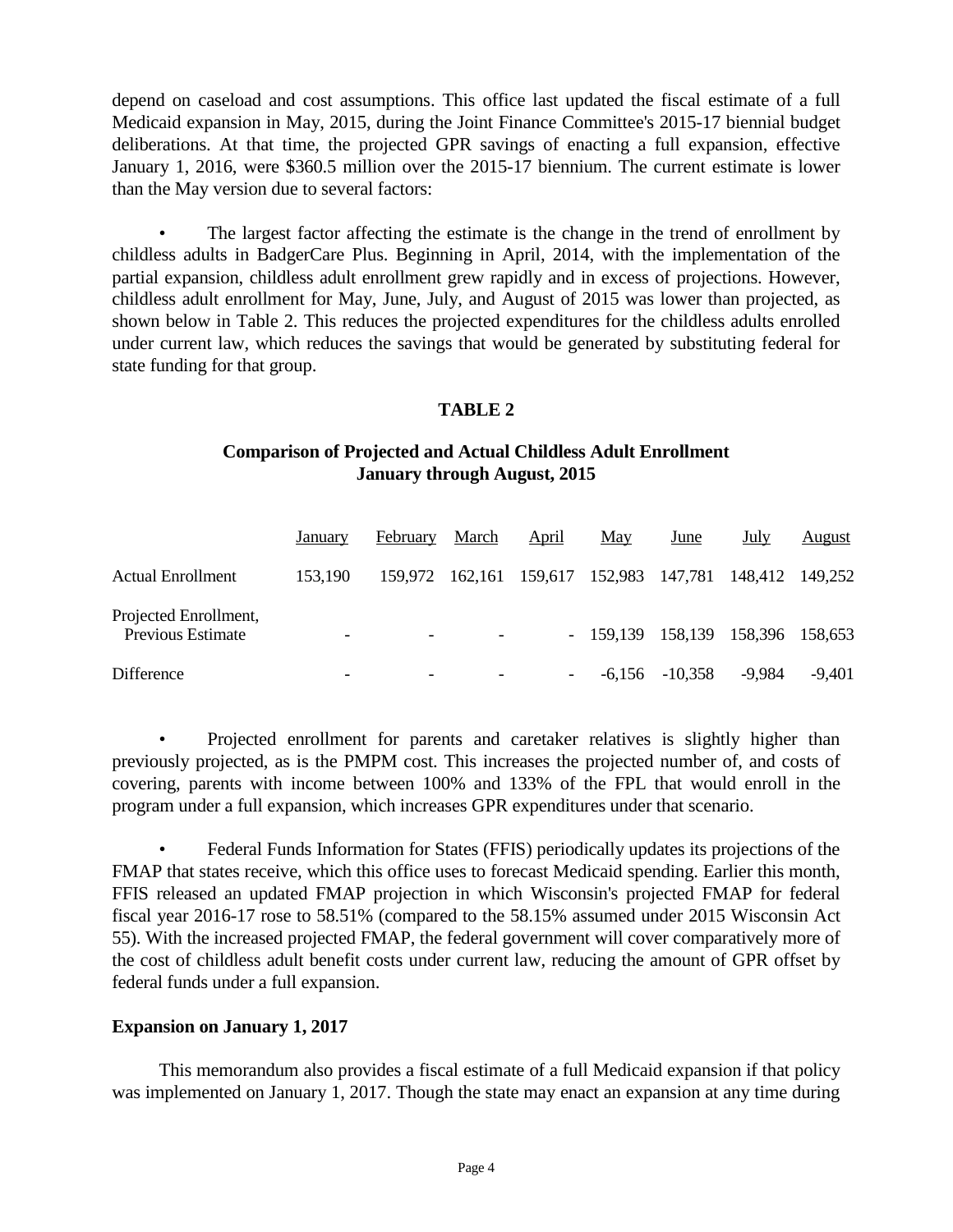the year, this date would align with the end of the 2016 coverage year for individuals who purchase subsidized private coverage through the health insurance exchange.

## **TABLE 3**

## **Comparison of Current Law and Full Expansion on January 1, 2017 Non-pregnant, Non-disabled Adult Benefit Costs (\$ in Millions)**

|                       | 2015-16   | 2016-17    | <b>Biennial Total</b> |
|-----------------------|-----------|------------|-----------------------|
| <b>GPR</b>            |           |            |                       |
| <b>Current Law</b>    | \$578.4   | \$598.6    | \$1,177.0             |
| <b>Full Expansion</b> | 578.4     | 511.3      | 1,089.7               |
| <b>Difference</b>     | \$0.0     | $-$ \$87.3 | $-$ \$87.3            |
| <b>FED</b>            |           |            |                       |
| <b>Current Law</b>    | \$806.7   | \$840.9    | \$1,647.6             |
| <b>Full Expansion</b> | 806.7     | 1,058.1    | 1,864.8               |
| <b>Difference</b>     | \$0.0     | \$217.2    | \$217.2               |
| <b>All Funds</b>      |           |            |                       |
| <b>Current Law</b>    | \$1,385.1 | \$1,439.5  | \$2,824.6             |
| <b>Full Expansion</b> | 1,385.1   | 1,569.4    | 2,954.5               |
| Difference            | \$0.0     | \$129.9    | \$129.9               |

#### **Average Monthly Enrollment**

|                       | 2015-16 | 2016-17 |
|-----------------------|---------|---------|
| Current Law           | 329,000 | 332,000 |
| <b>Full Expansion</b> | 329,000 | 368,000 |
| Difference            |         | 36,000  |

## **Fiscal Estimates Through State Fiscal Year 2020-21**

You also requested an estimate of the annual fiscal effect of an expansion through state fiscal year 2020-21. The estimate is based on current PMPM cost and enrollment projections for the 2015-17 biennium, with an assumption of 1% annual enrollment growth and 3% annual PMPM cost growth beginning in 2017-18. This timeframe includes calendar year 2020, when the enhanced FMAP for newly-eligible individuals reaches the 90% level (the lowest enhanced FMAP level, and the FMAP which applies to newly-eligible individuals in all years after 2020). Table 4 provides these estimates under the two expansion scenarios: (a) expansion on January 1, 2016; and (b) expansion on January 1, 2017.